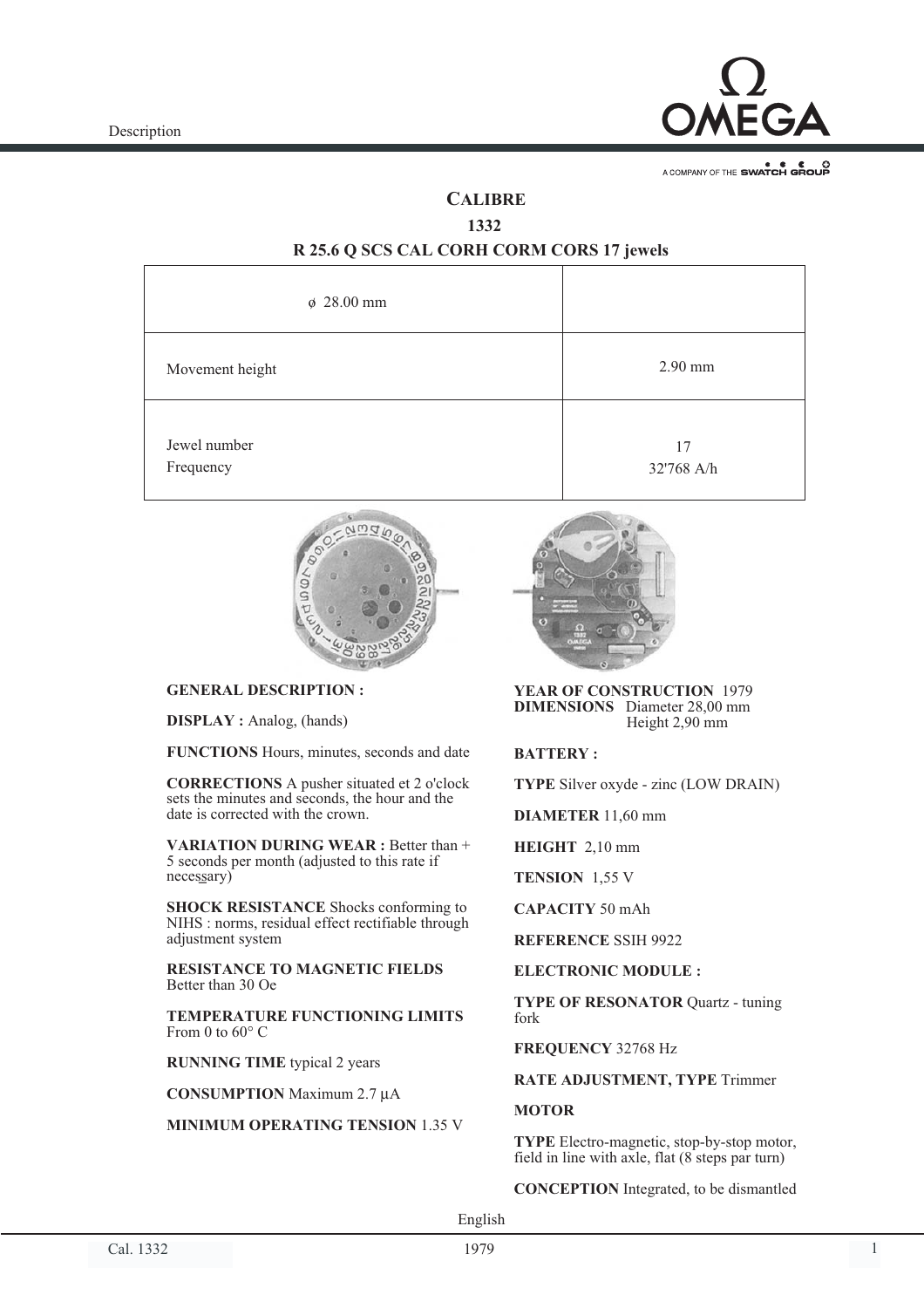## **CHECKING OF BATTERY**, battery fitted



probes on "input" Key **V Ext**

probes on "input" Key **V Ext**

## **CHECKING OF MOTOR IMPULSES**, battery fitted



## **RESISTANCE OF MOTOR COIL**, without battery



between 2,9 and 3,9 K $\Omega$ 

probes on "input" Key **K**Ω

**CONSUMPTION**, without battery

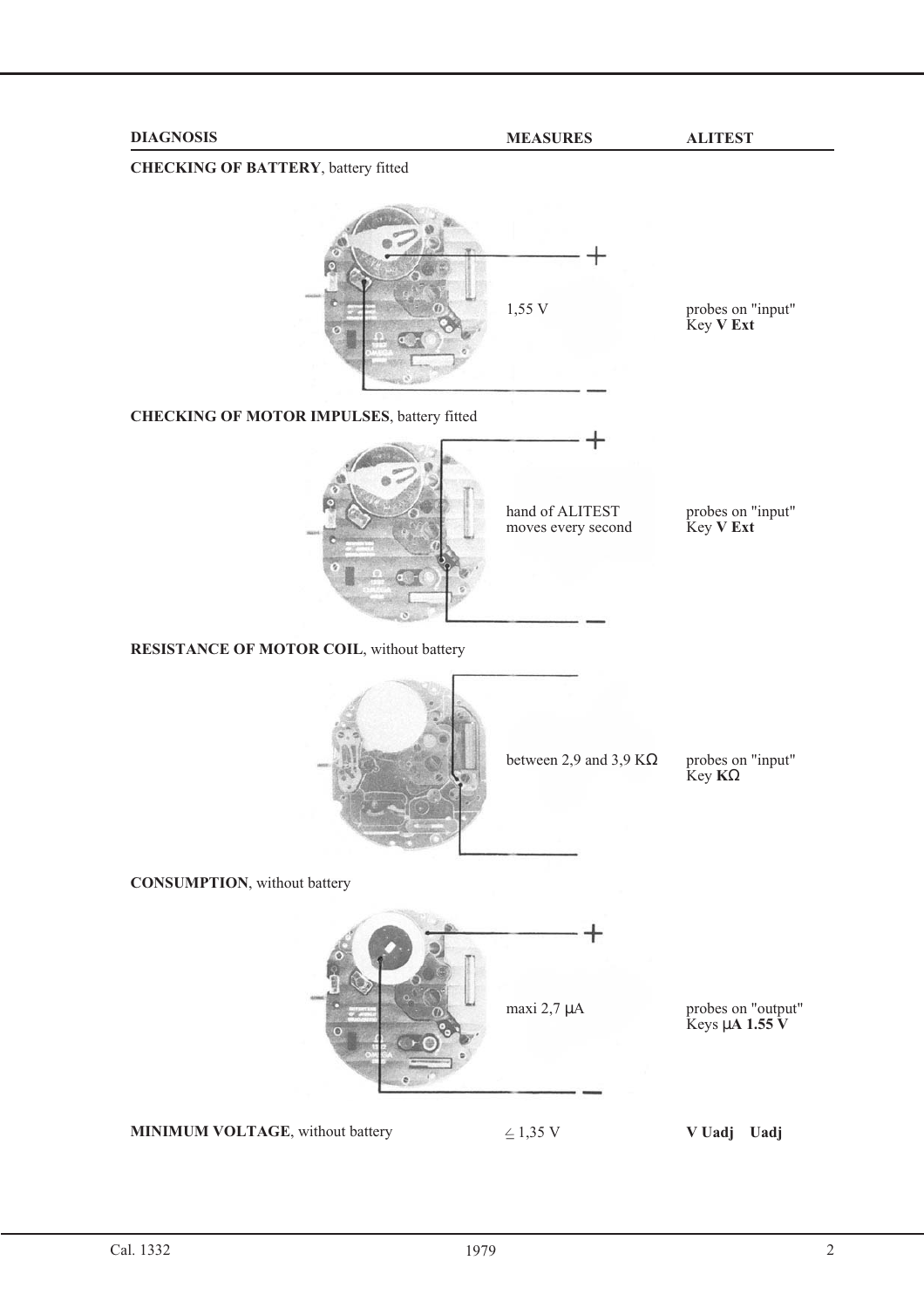### **1. DISASSEMBLING**

#### **Order of operations:**

hands-dial battery-electronic module quartz earth clamp upper magnetic screen-wheel train coil-mechanism calendar

## **2. CLEANING**

### **Dry cleaning:**

battery-electronic module coil-magnetic components (marked with the symbol of a magnet in the assembling order)-date indicator

Note: The positioning magnets 1332.9312 located on the second and center wheels must be removed (for example, by means of another magnet or with "Rodico" paste). These 2 wheels can then be cleaned in the usual baths provided they have been demagnetized after removal of the 2 magnets. After the cleaning operation, the magnets should be replaced in such a way that the wheels, once in position, tend to recoil. If this is not the case, they should be separated and either of the 2 magnets turned over.

#### **Cleaning in the usual baths:**

wheel train-mechanism-bridge-plate-clampsetc.

## **3. ASSEMBLING + LUBRICATION**

#### **Order of operations:**

see following page.

#### **Lubrication:**



 $\infty$  1.03 (Synta-Visco-Lube) 2.01 (Moebius lubrifiant spécial 8200)

• 2.15 (Fomblin water-resistant gaskets)

The magnetic components are denoted by this symbol (magnet):

**Note:**

11\* see remark under "Cleaning"

14\* steel pinion at top

16\* oiling upper and lower side

29\* the 2 constituent parts of the minute wheel form a whole which should in no case be disconnected

32\* if the rapid hour and date corrector does not work, the orientation of the wheel train of the date changing mechanism must be corrected.

## **4. CHECKING AND ADJUSTMENT**

consumption:  $\leq$  2.7  $\mu$ A

minimum functioning voltage:  $\leq 1.35V$ 

adjustment: back open or closed:  $+0.20$  s/d